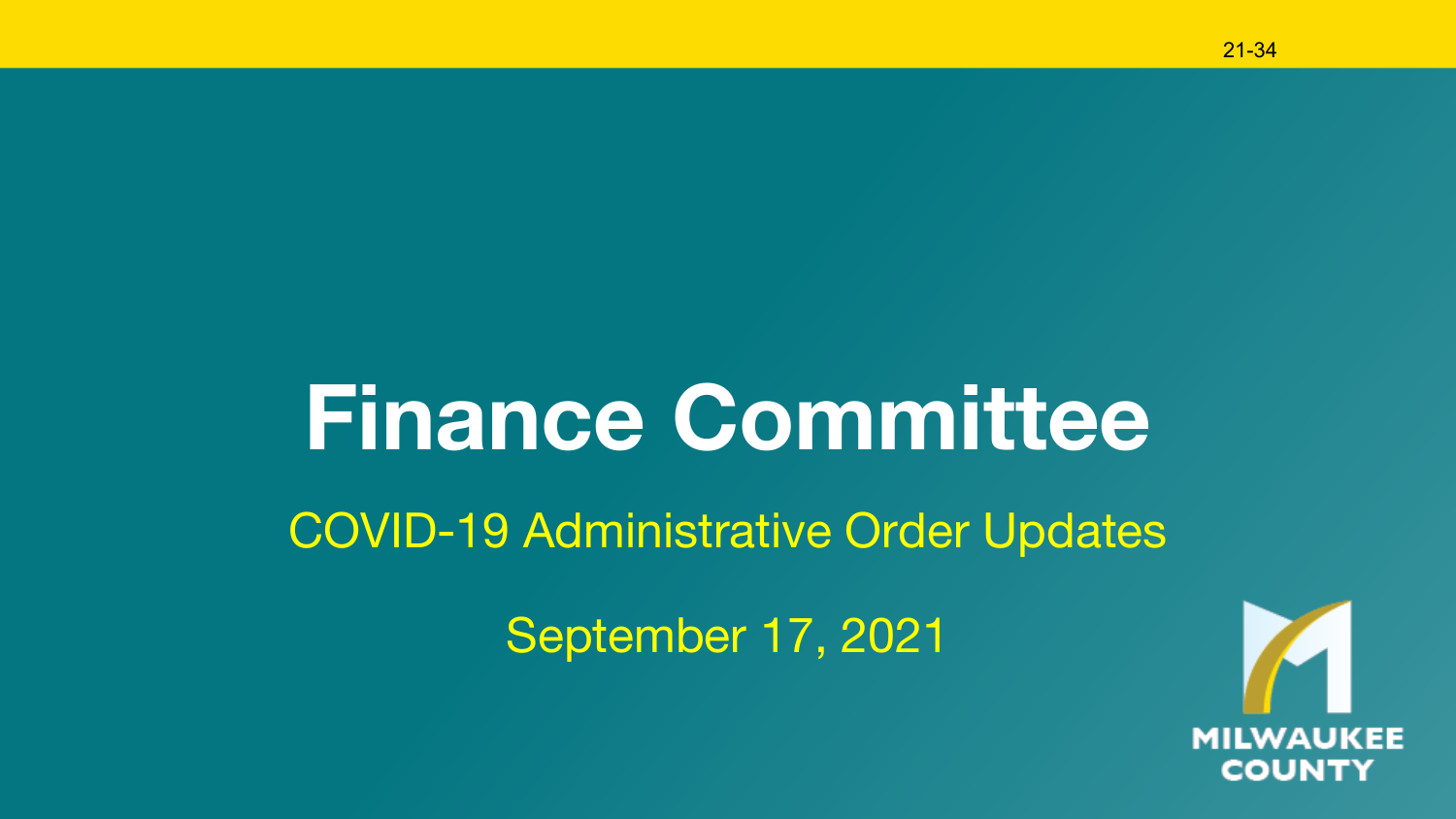### **Overview of Updates to Administrative Orders since July 22, 2021**

| <b>Order Name</b>                                                                                                    | Order #    | Notes on Changes                                                                                                                                                                                                                                                                                                                                                                                                                                                                                                            |
|----------------------------------------------------------------------------------------------------------------------|------------|-----------------------------------------------------------------------------------------------------------------------------------------------------------------------------------------------------------------------------------------------------------------------------------------------------------------------------------------------------------------------------------------------------------------------------------------------------------------------------------------------------------------------------|
| Procedures for Responding to<br><b>Individuals with Confirmed Cases</b><br>of Symptoms of or Exposure to<br>COVID-19 | $20 - 7v8$ | Allows employees and contractors who are fully vaccinated and who<br>are Exposed to individuals with confirmed cases of COVID-19 to<br>continue working with additional risk mitigation measures in place,<br>including being tested 3 to 5 days with a PCR test after the date of<br>Exposure.<br>Allows employees and contractors who have had confirmed cases of<br>COVID-19 in the past 90 days and who are Exposed to COVID-19 to<br>continue working as long as they follow the County's current face<br>mask policy. |
| Vaccine Mandate                                                                                                      | $21 - 3v1$ | Please see slides 4 -                                                                                                                                                                                                                                                                                                                                                                                                                                                                                                       |

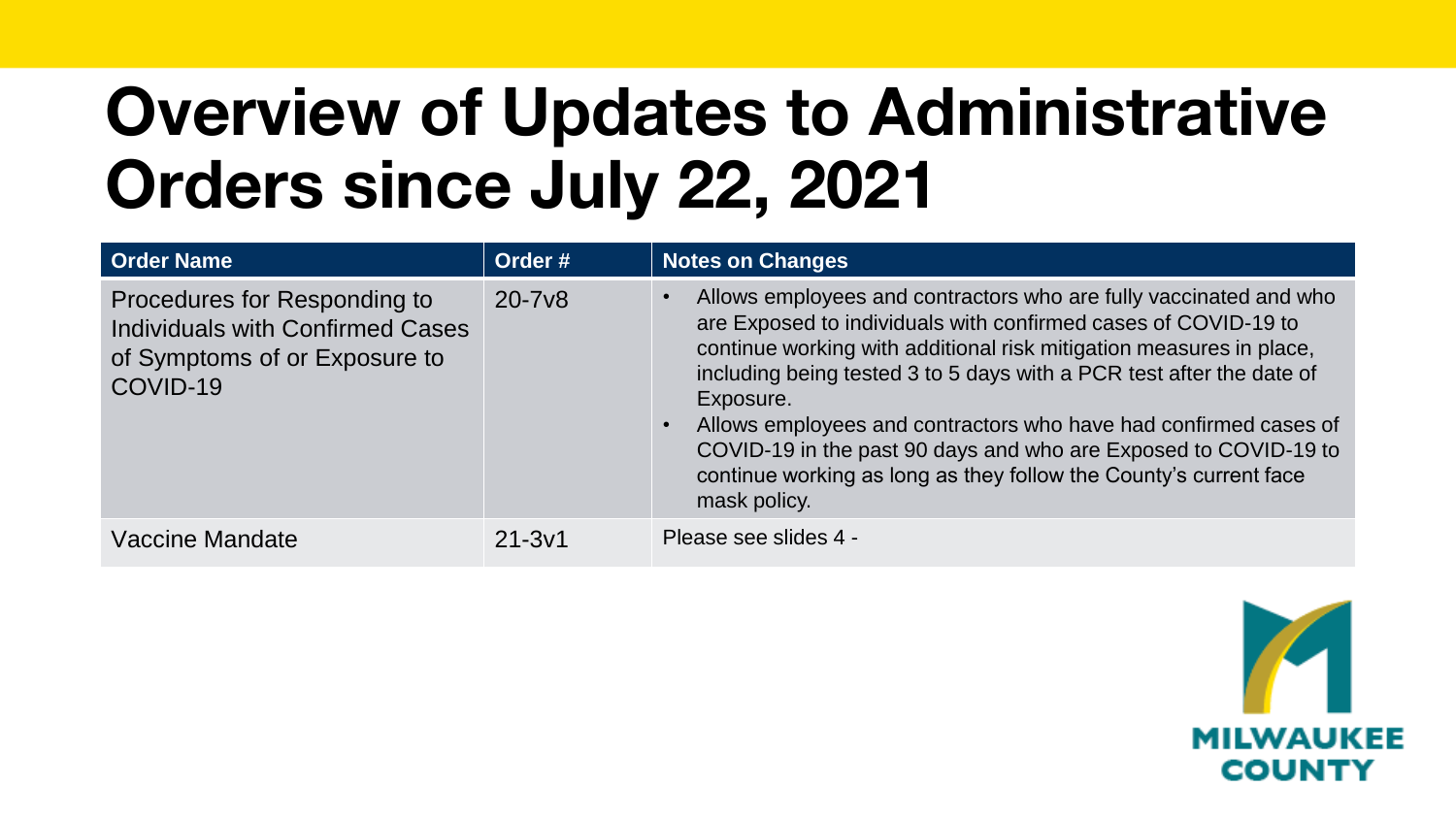### **Anticipated Updates to Administrative Orders**

| <b>Order Name</b>                                                                   | Order #      | <b>Notes on Changes</b>                                                                                                                                                                                       |
|-------------------------------------------------------------------------------------|--------------|---------------------------------------------------------------------------------------------------------------------------------------------------------------------------------------------------------------|
| <b>Vaccin8 - Milwaukee County</b><br><b>Employee Vaccine Recognition</b><br>Program | $21 - 2v1$   | Will be terminating this as a separate order. The provisions and<br>administration of this reward/incentive will be covered by the Vaccine<br>Mandate order. No anticipated changes to the policy.            |
| Universal Face Mask Policy and<br><b>Procedures</b>                                 | $20 - 14v7$  | Will make a slight update to reflect the enhanced PPE requirements<br>$\bullet$<br>for unvaccinated employees, as outlined in the Additional Risk<br>Mitigation Measures section of the Vaccine Mandate order |
| Service Risk Mitigation and Re-<br><b>Opening Requirements</b>                      | $20 - 13v10$ | Working on reformatting the order<br>Will likely institute lower capacity limits to help slow the spread of<br>COVID-19.                                                                                      |

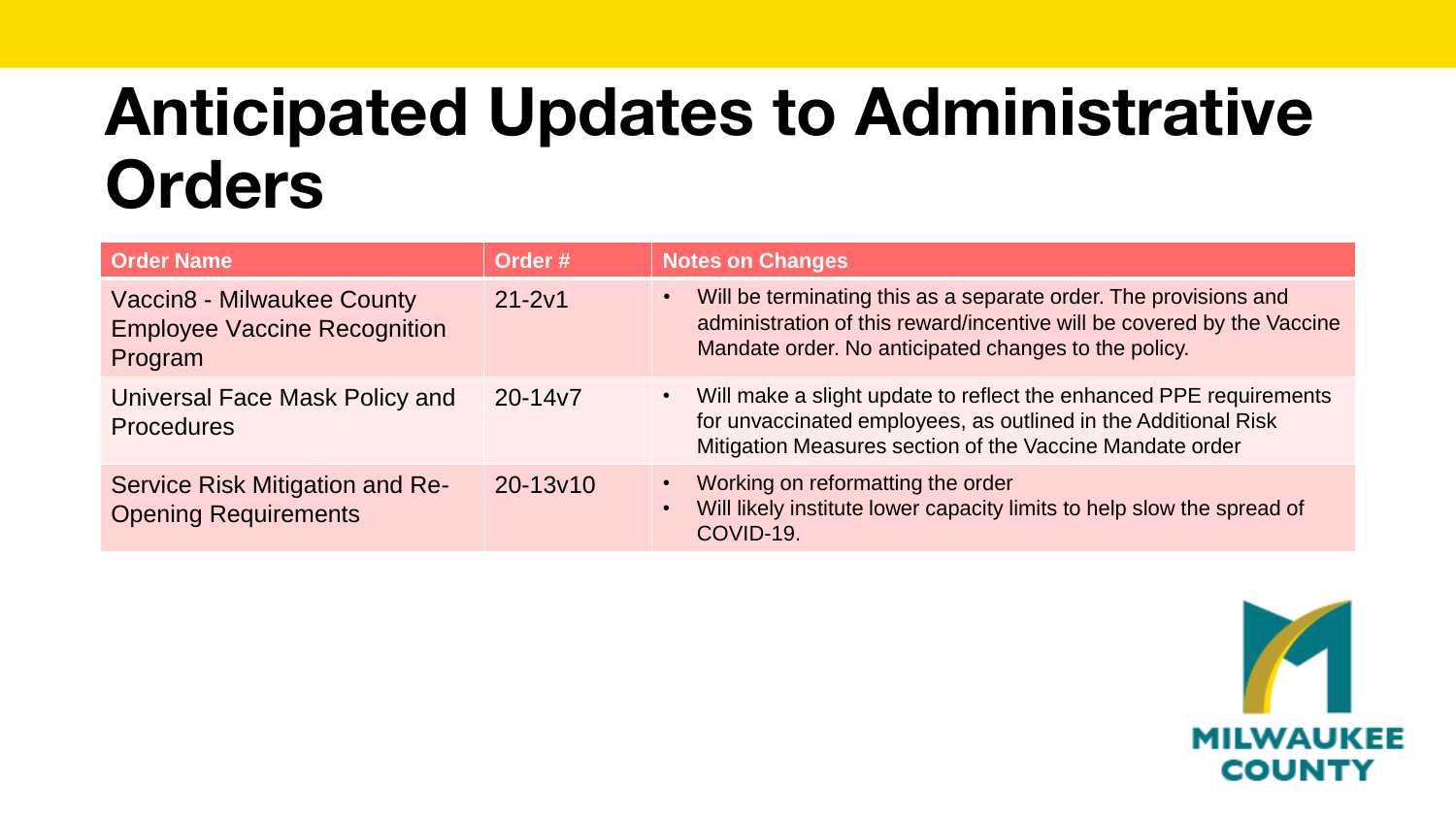# **Vaccine Mandate Administrative Order (21-3v1)**

Effective as of 12:01a.m. on Thursday, September 2, 2021

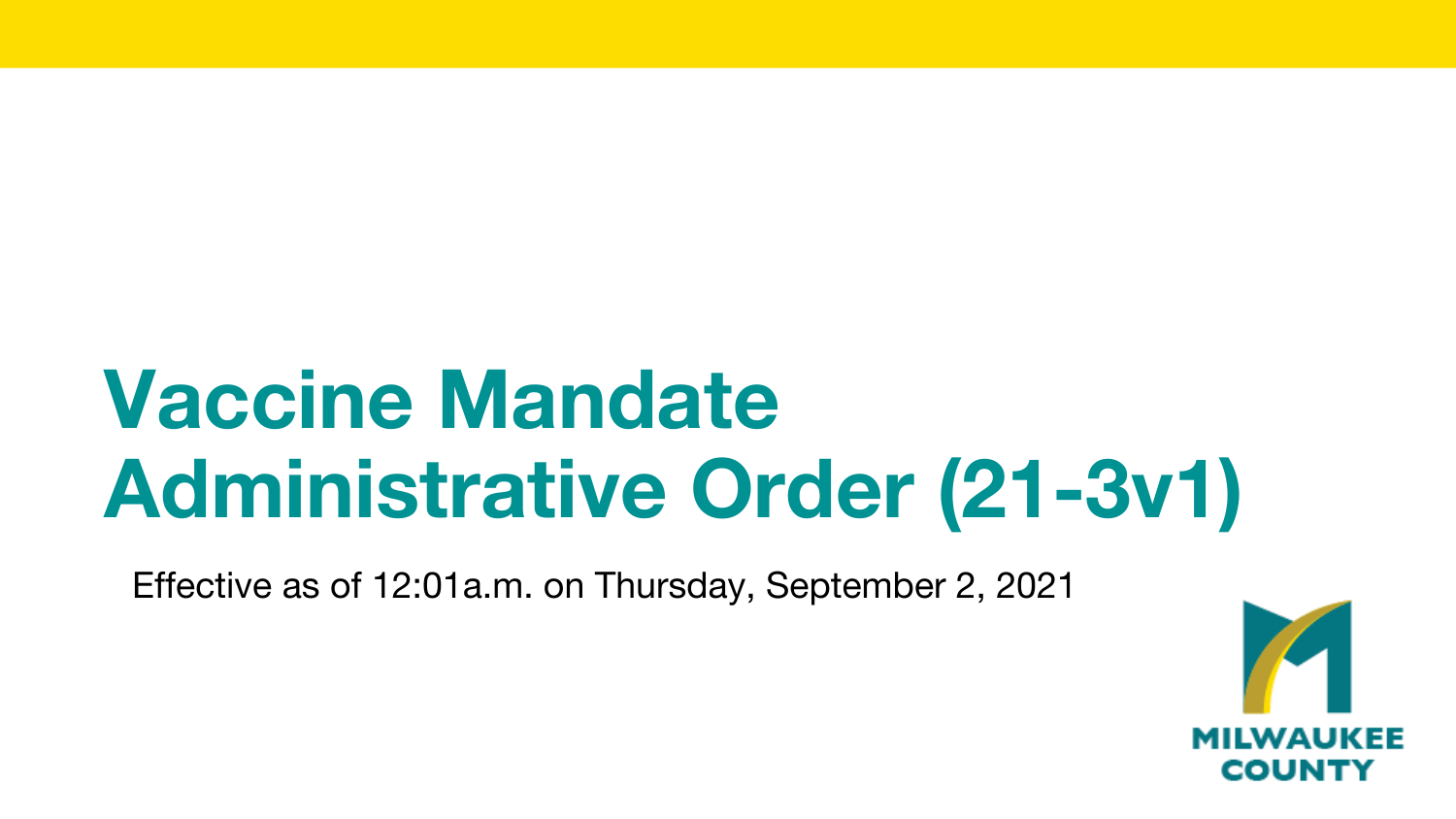# **Policy Goals**

- 1. Slow the spread of COVID-19 in our workforce
- 2. Slow the spread of COVID-19 in our community
- 3. Mitigate threat COVID-19 poses to County service delivery (safety and continuity of services)
- 4. Protecting the health of the most vulnerable in our community is of utmost importance (equity)

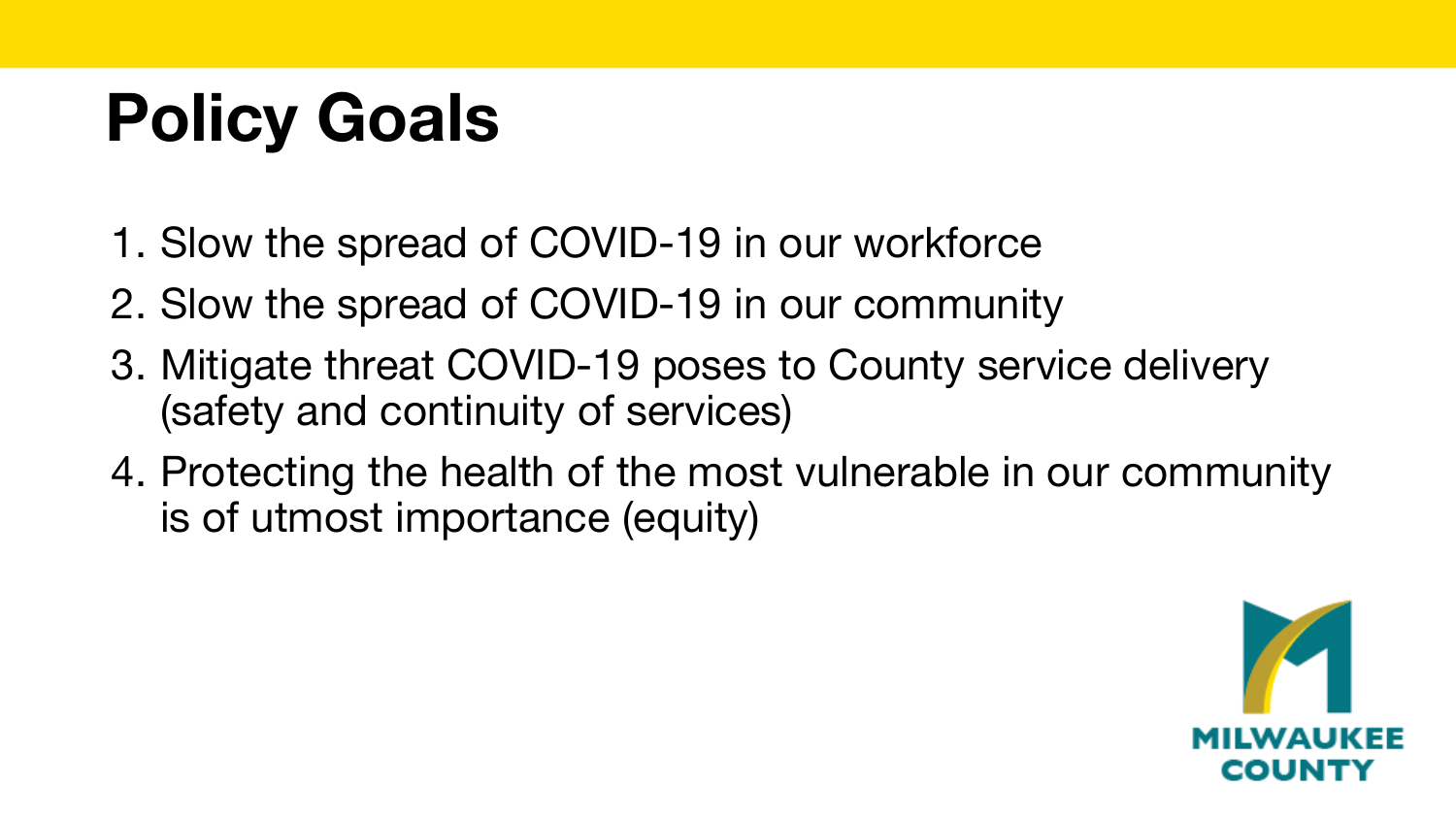### **Overview**

Milwaukee County has a vision to be the healthiest County in Wisconsin. The COVID-19 global pandemic has further underscored the importance of this vision and the need to do everything we can to make it a reality.

**To protect our employees and those we serve from the risk of serious illness and / or death from COVID-19, Milwaukee County is joining the Federal government, the State of Wisconsin, the City of Milwaukee, many local and national healthcare organizations, and countless businesses in requiring COVID-19 vaccines for employees.**

**To-date, 200 million+ residents in the U.S. have received one or more doses of COVID-19 vaccine. The three vaccines authorized for use are safe and effective in reducing the instance and severity of COVID-19 and in dramatically reducing the risk of death from COVID-19; Pfizer has full FDA approval.**

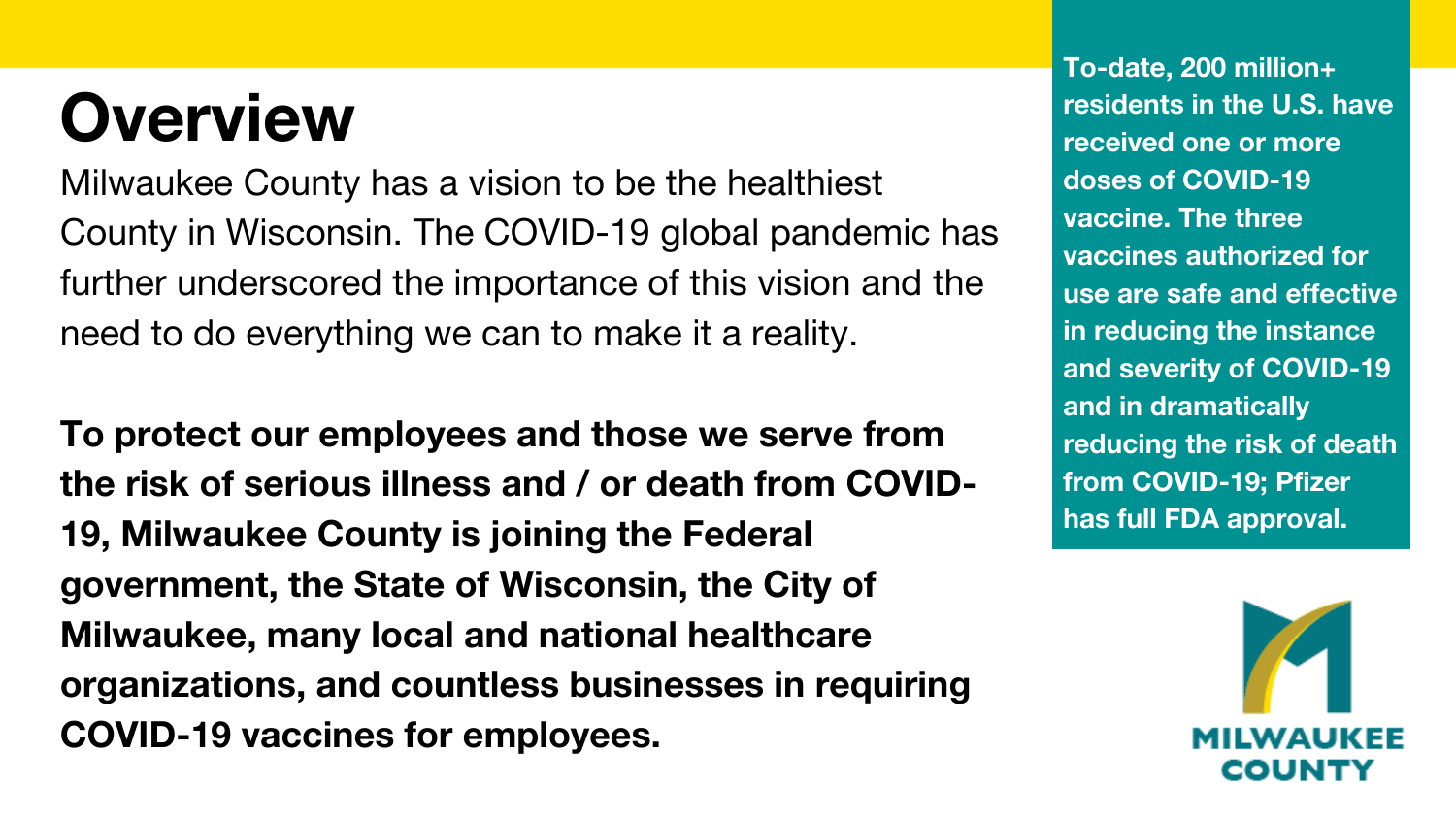### **Vaccine Requirements**

#### **CURRENT EMPLOYEES**

**Current employees must submit required documentation verifying their complete vaccination status or must submit a completed medical or religious exemption request form by no later than October 1, 2021. This policy does not immediately apply to County employees who are represented by public safety unions.**

#### **NEW EMPLOYEES**

**Effective October 1, 2021, vaccination status (or an approved accommodation) will be a condition of employment for any current and future posted positions, excluding MCSO postings.** 

#### **CONTRACTORS**

**All contractors working in County High Risk or Congregate Living Facilities must complete their vaccination by no later than October 11, 2021. Departments may also require vaccinations for their contractors more broadly. Departments should consider the risk profile of service users, staffing levels, the necessity of the service being open for in-person use, and other operational needs when considering broader requirements.**

**Completed Vaccination:**  An individual who has completed either the twodose series of the Pfizer or Moderna vaccine or the single dose of the Johnson & Johnson vaccine. This does not include any booster vaccinations at this time.

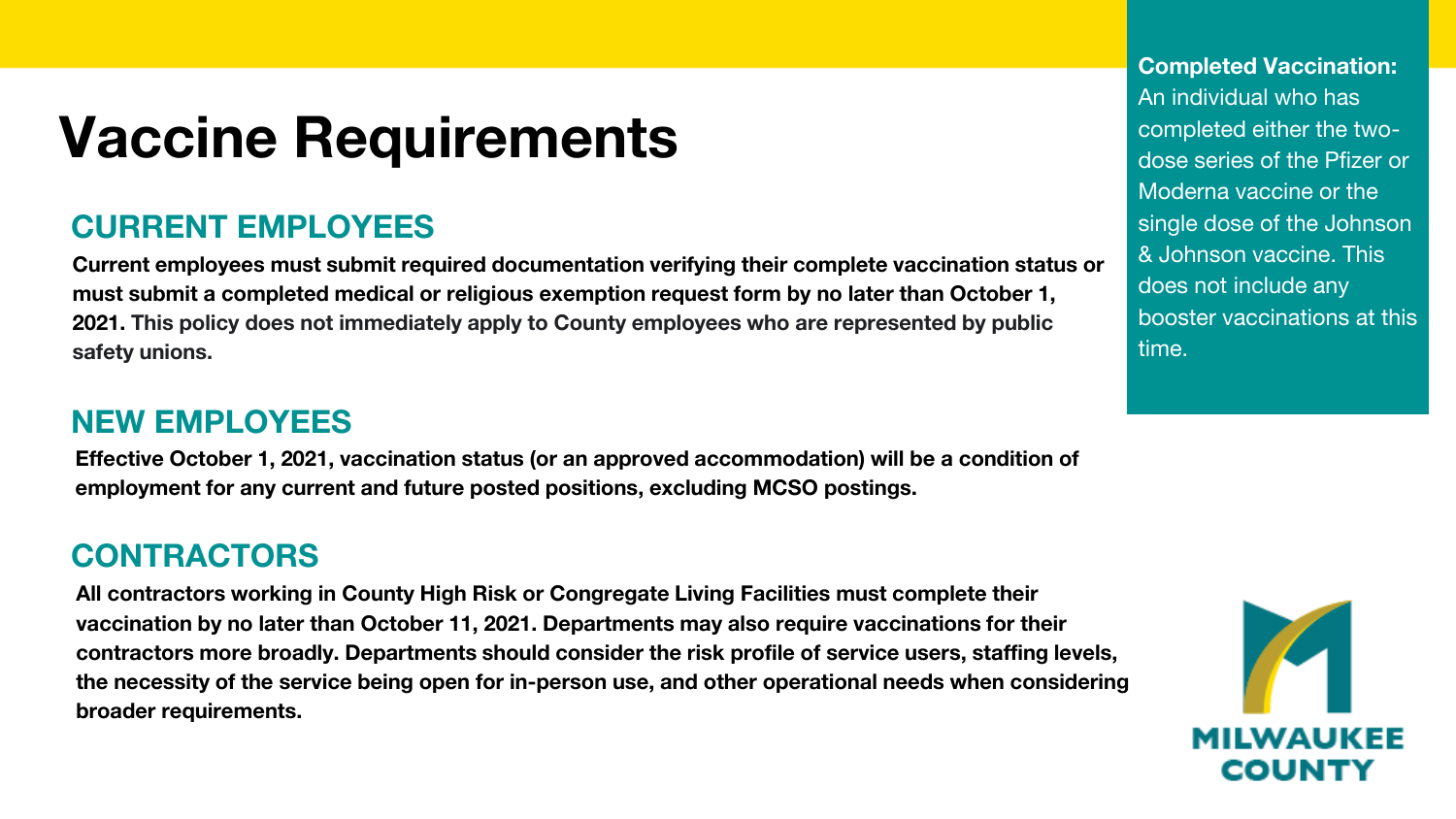### **Proof of Vaccination**

Employees who have completed their vaccination or employees seeking an accommodation are required to submit proof of their vaccination status in Dayforce by October 1, 2021. Employees must submit two (2) different forms of proof from the following five (5) options:

- A copy of the **CDC vaccination card** provided at the vaccine appointment.
- A copy / screenshot of the employee's COVID-19 vaccination status from the **Wisconsin Registry of Immunization Registry (WIR)** or the vaccinating state's [immunization information system.](https://www.cdc.gov/vaccines/programs/iis/contacts-locate-records.html)
- A copy / screenshot from the employee's **healthcare system patient profile** (for example, MyChart).
- A **note** from the employee's healthcare provider or Milwaukee County vaccinator verifying vaccination status.
- A copy/screenshot of the employees COVID-19 vaccination status from the federal **Vaccine Administration Management System (VAMS)**.

Employees may also submit a medical or religious exemption request form to their HR Business Partner by October 1, 2021.

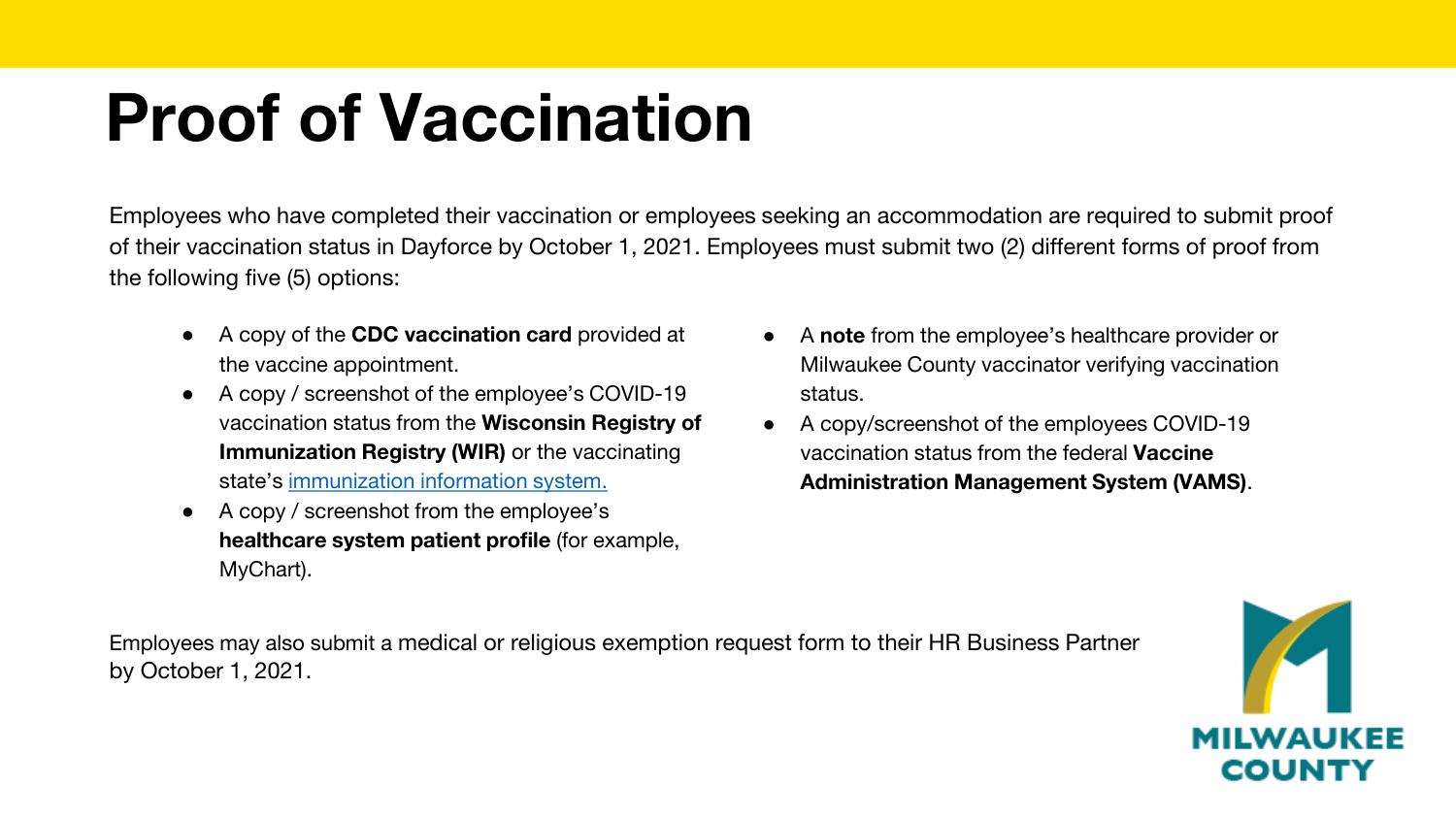## **Exemptions**

Some employees may be unable to complete their vaccination due to specific medical conditions or because of sincerely held religious beliefs.

Consistent with federal and state law, Milwaukee County Human Resources (HR) will consider requests for accommodation on a case-by-case basis and may engage with the employee, with medical providers, and/or with faith community leaders as allowed by law in considering requests.

Employees should request and submit an appropriate Request for Vaccination Accommodation form with their HR business partner as soon as possible and no later than October 1, 2021.

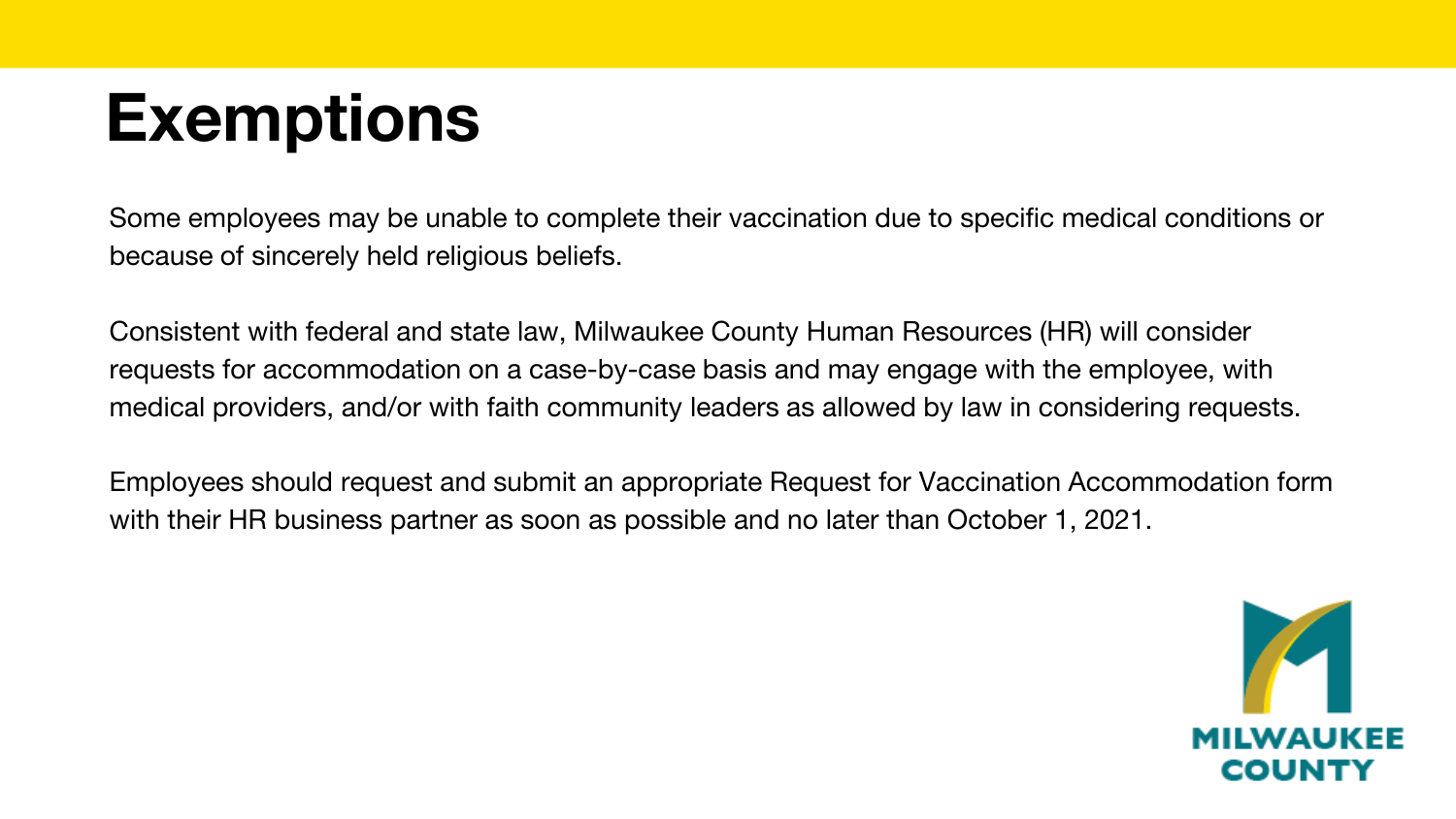### **Consequences**

An employee's decision to remain unvaccinated when they do not have an approved accommodation is inconsistent with our vision of becoming the healthiest County in Wisconsin and inconsistent with our responsibilities as public servants.

An employee's decision to not comply with the vaccination policy will result in the following consequences:

#### ● **Starting October 11, 2021:**

- Ineligible for voluntary overtime or Risk Recognition Pay, when it is available.
- The following are OPTIONAL department-level policies. Departments are encouraged to implement these policies in a manner that works for their operations starting October 11:
	- Unpaid suspension for up to 10 days.
	- Consideration of non-compliance as a factor when making decisions about promotions, hiring current employees into new positions at the County, or TAHCs.
	- Consideration of non-compliance as a factor in DOSAA allocations.

#### ● **Starting January 1, 2022:**

- Employees enrolled in the County's healthcare will incur a \$20/pay period surcharge.
- Employees working in the Behavioral Health Division (BHD) may be restricted from work until vaccination requirements are completed. Non-compliance may lead to separation.

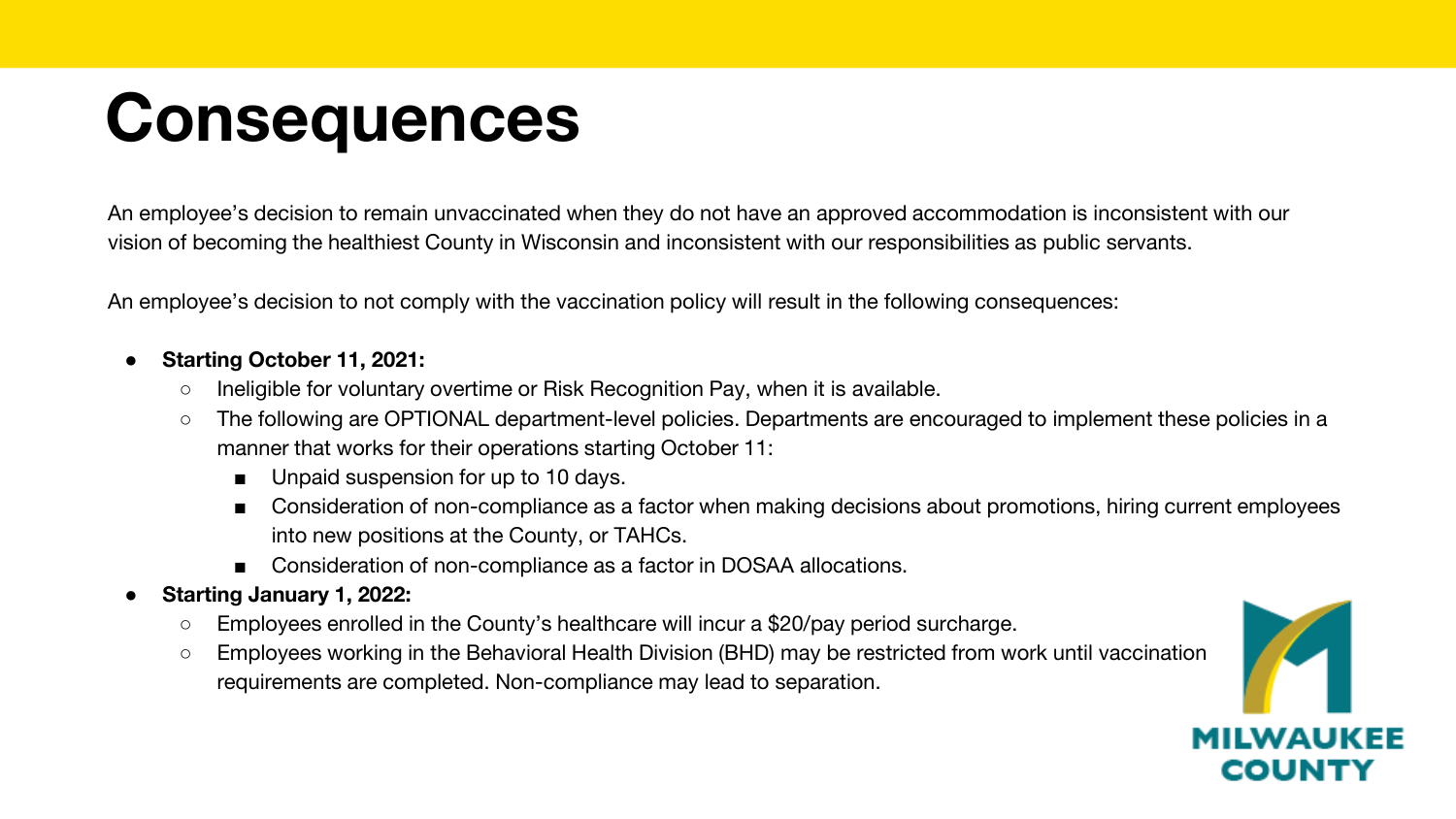### **Incentivizing & Rewarding Vaccinated Employees**

While non-compliant employees will face consequences, the County also seeks to further incentivize and reward employees who make the choice to protect themselves, their colleagues, and their communities through vaccination.

- **EXISTING: Vaccin8:** Employees with a Completed Vaccination are eligible for up to eight additional hours of paid time off through December 31, 2021 (please note the deadline extension).
- **NEW: Vax Cash:** Employees with a Completed Vaccination will receive \$50 via payroll through December 31, 2021.
- **NEW: Vax Champions**: Employees who champion vaccinations and successfully encourage a colleague to complete their vaccination between September 5 and December 31, 2021, will receive a \$25 bonus payment.